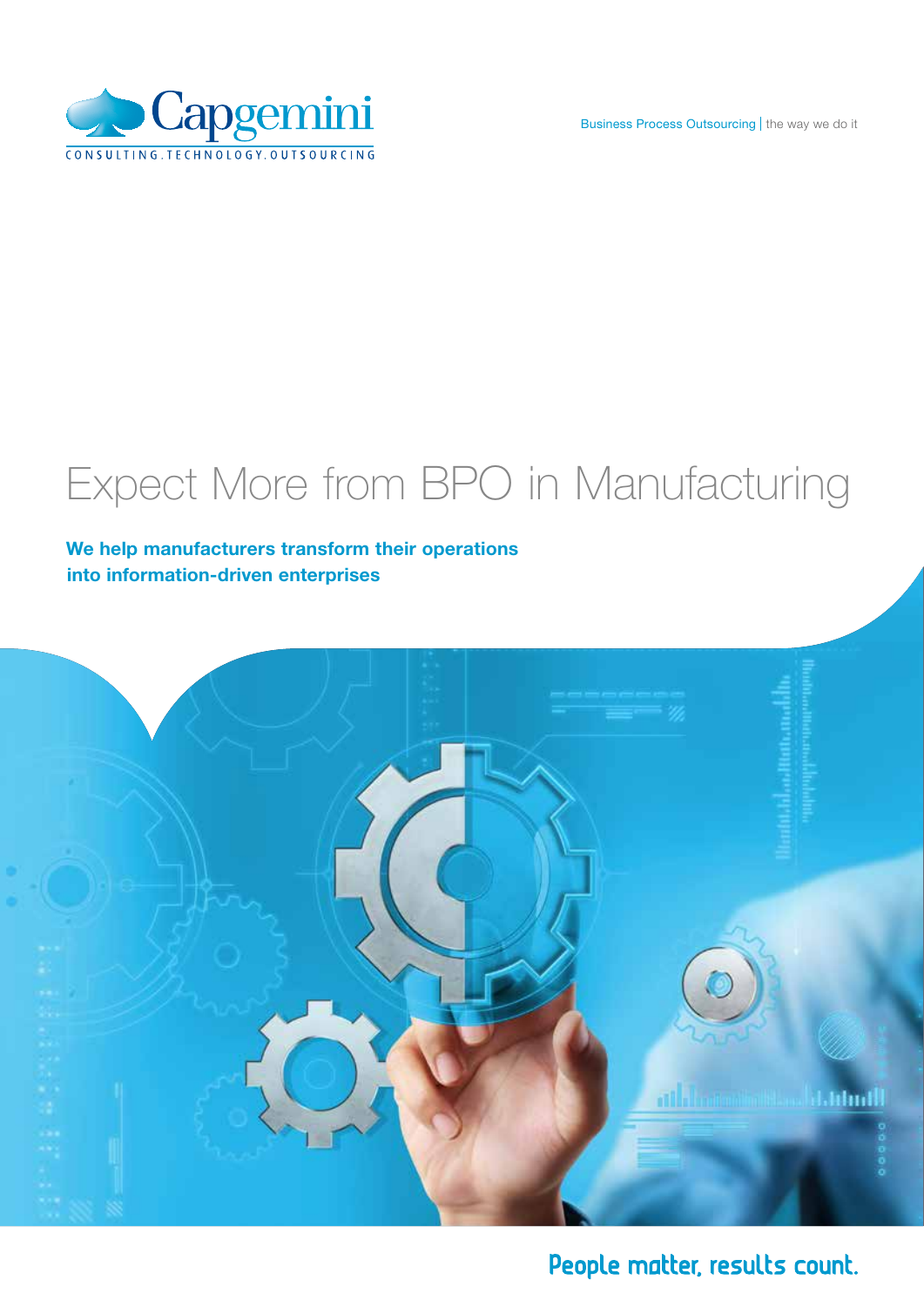Modern manufacturers are increasingly turning to a BPO partner to help them transform not only their support functions, but also the core operations in their enterprise. Using over 40 years of manufacturing and transformation experience, and demonstrated by our client references, we are the partner of choice when it comes to delivering increased agility, responsiveness and information-driven customer insight.

The result: heightened process efficiency and operational effectiveness, resulting in increased customer satisfaction and top-line revenues.

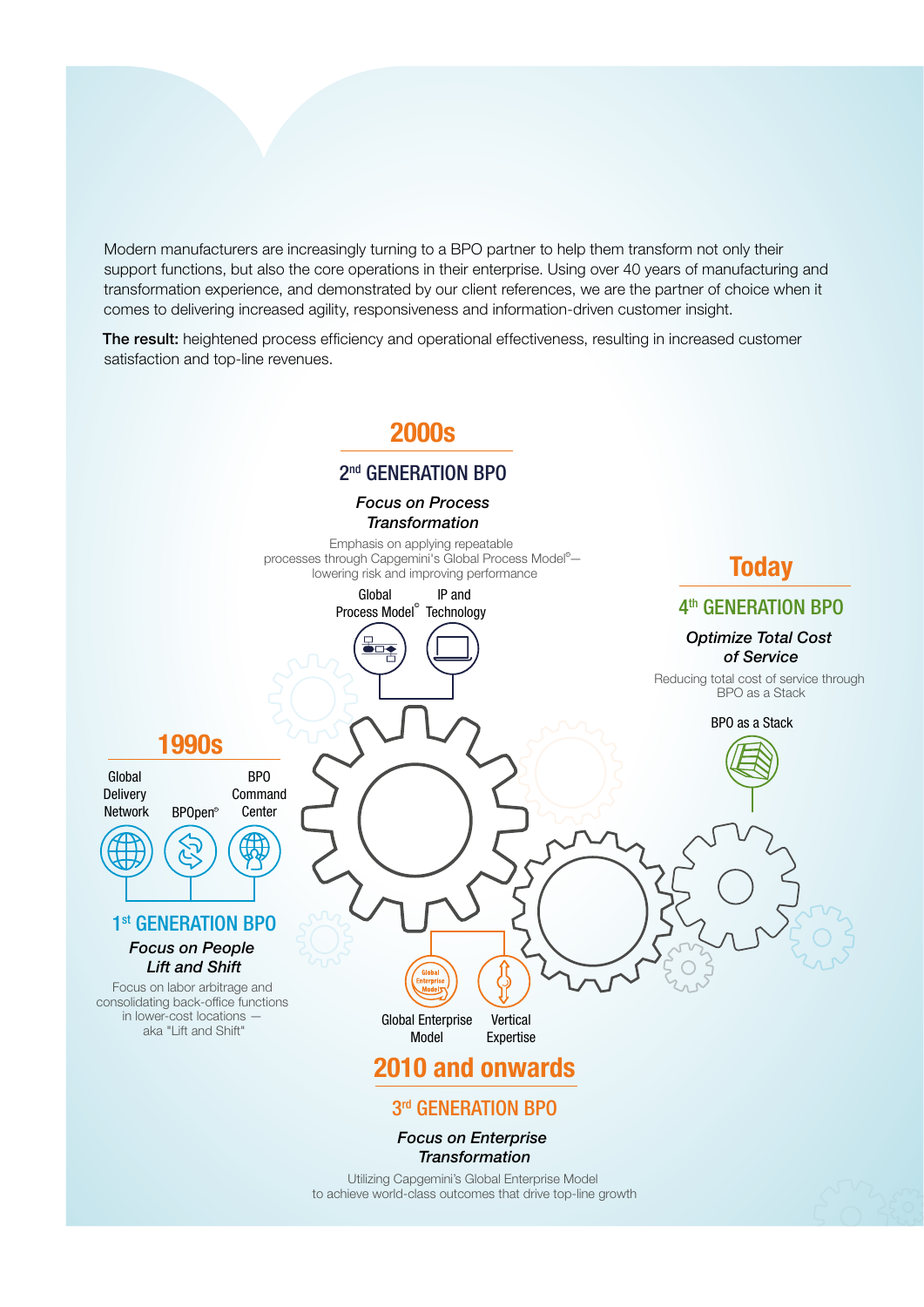## The challenges Facing Manufacturers

The world is undergoing an unprecedented degree of change and the manufacturing industry is feeling the impact. Market globalization has gifted manufacturers with a whole range of new opportunities – the ability to reach and deliver products to consumers across the world has truly changed the game. But how did this happen?

The globalization of manufacturing became a reality through a number of forces coming together simultaneously:

- A significant change in geopolitical relations between East and West
- The widespread growth of digital information, physical and financial infrastructure, and computerized manufacturing technologies
- The proliferation of bilateral and multilateral trade

These factors, along with others, have enabled supply chains to be broken down into complex global networks. This enables you, the manufacturer, to carry out the sourcing of materials and components, as well as the design and manufacturing of products from virtually anywhere – all while satisfying customers located almost anywhere.

But with every opportunity there are challenges. The past few decades reinforced existing and created new pressures, as

well as different channels for consumer interaction, such as the leveraging of resources. Developing economies' rising wealth creates a new industry dynamic, so to compete successfully, manufacturing companies need to:

- Dramatically reduce costs and respond to pricing pressures in mature markets;
- Increase service capabilities in growth markets:
- Efficiently turn their corporate data into value-adding insight:
- Rapidly respond to ever-changing customer dynamics.

With these shifting dynamics, manufacturers should consider taking a more proactive approach to transforming their operations in order to maintain a competitive edge. However, many companies are finding that small incremental improvements led by in-house teams only bring limited returns. A new approach is required to deliver more radical productivity improvements to fuel sustainable long-term growth.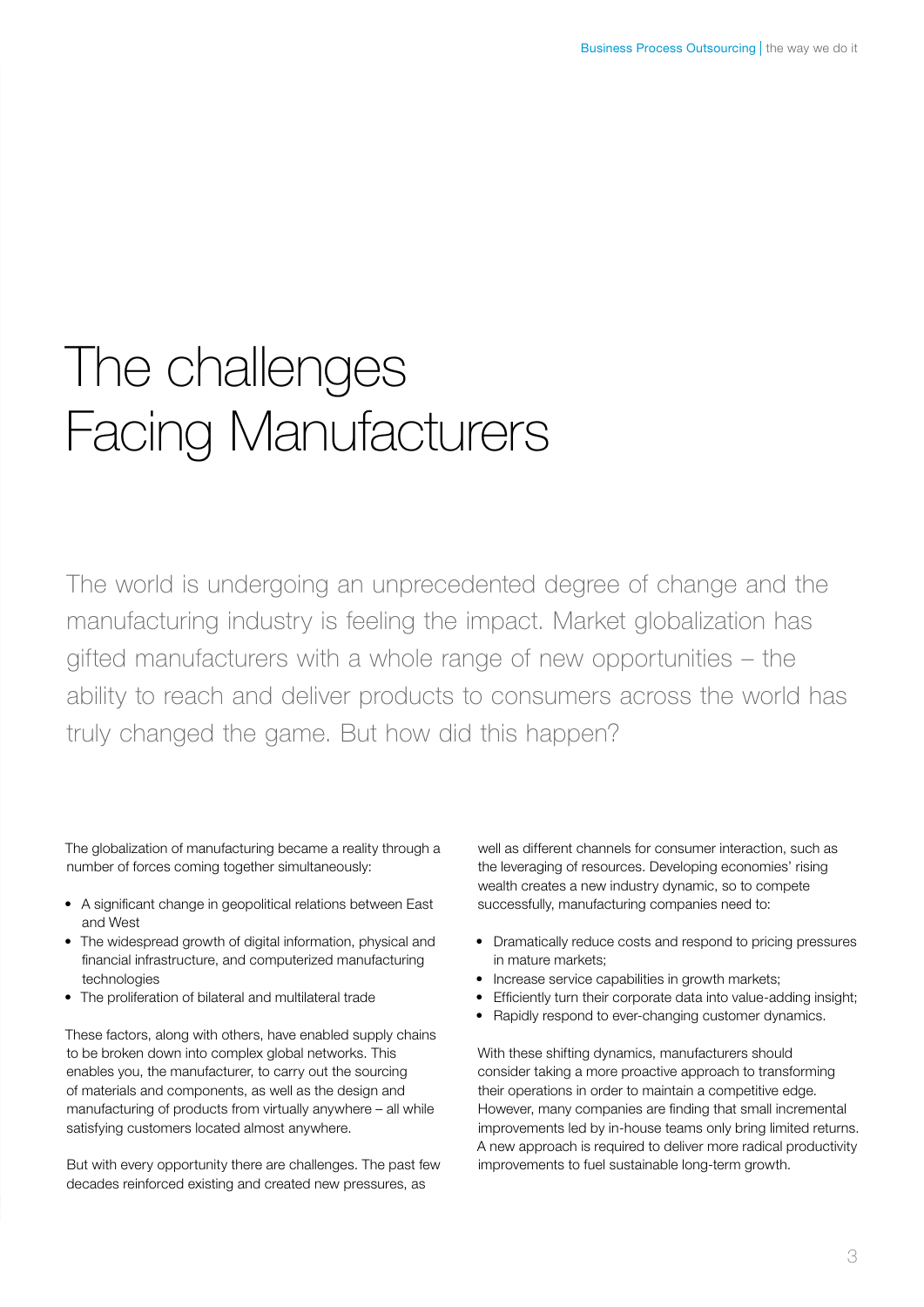As a manufacturer, if you want to win, you must be ready to revolutionize your value chain. You have to question the status quo and drive enterprise-wide transformation. This will cut costs and release potential for growth and success.

Capgemini brings a proven approach to transformation – giving global manufacturers the tools and skills to transform into agile, responsive enterprises. By harnessing the power of Big Data, our Global Enterprise Model and cloud platforms, we help clients drive decision-making, enhance performance and reduce business process complexity.

Capgemini BPO has embedded its extensive domain knowledge and technology expertise into a comprehensive suite of process platforms that deliver best-in-class processes already configured and enabled by Cloud-based IT tools. These "out-of-the-box" platforms support processes such as controlling, cash collections, procurement compliance, recruitment, learning and development, and supply chain and logistics planning. They are proven to simultaneously drive operational excellence and improve top-line performance.

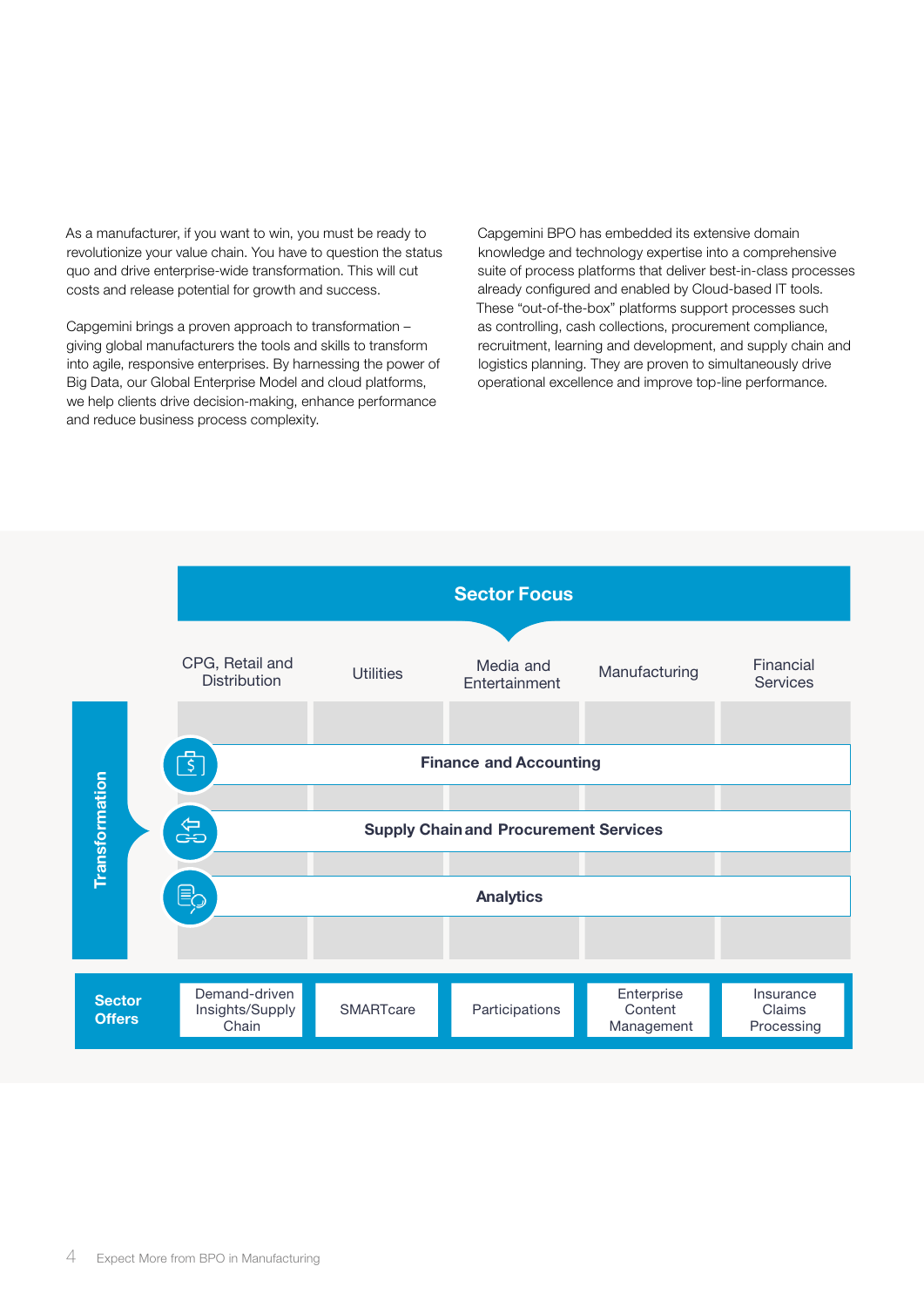# Enabling Accelerated Global Transformation through Proven Methods and Tools

Today's global manufacturers collaborate on an international scale to gain increased efficiencies by working across time zones and investing in new centers of excellence. However, many organizations find that disparate systems and different processes across regions and business units are limiting their ability to drive end-to-end improvements. Maximizing the efficiency and effectiveness of shared back-office operations requires a sophisticated approach to standardizing and automating processes using the right mix of technologies,

best practices and talent. Capgemini's Global Enterprise Model (GEM) is a business transformation platform that distills our assets and experience into an engineered approach for delivering transformation for our clients. Each of the seven GEM levers is configured to deploy a complete platform that rapidly delivers the right outcomes for your individual business needs. Transition and transformation are ensured by calibrating "when" and "how" each lever is deployed, to guarantee that we set the right pace for you.

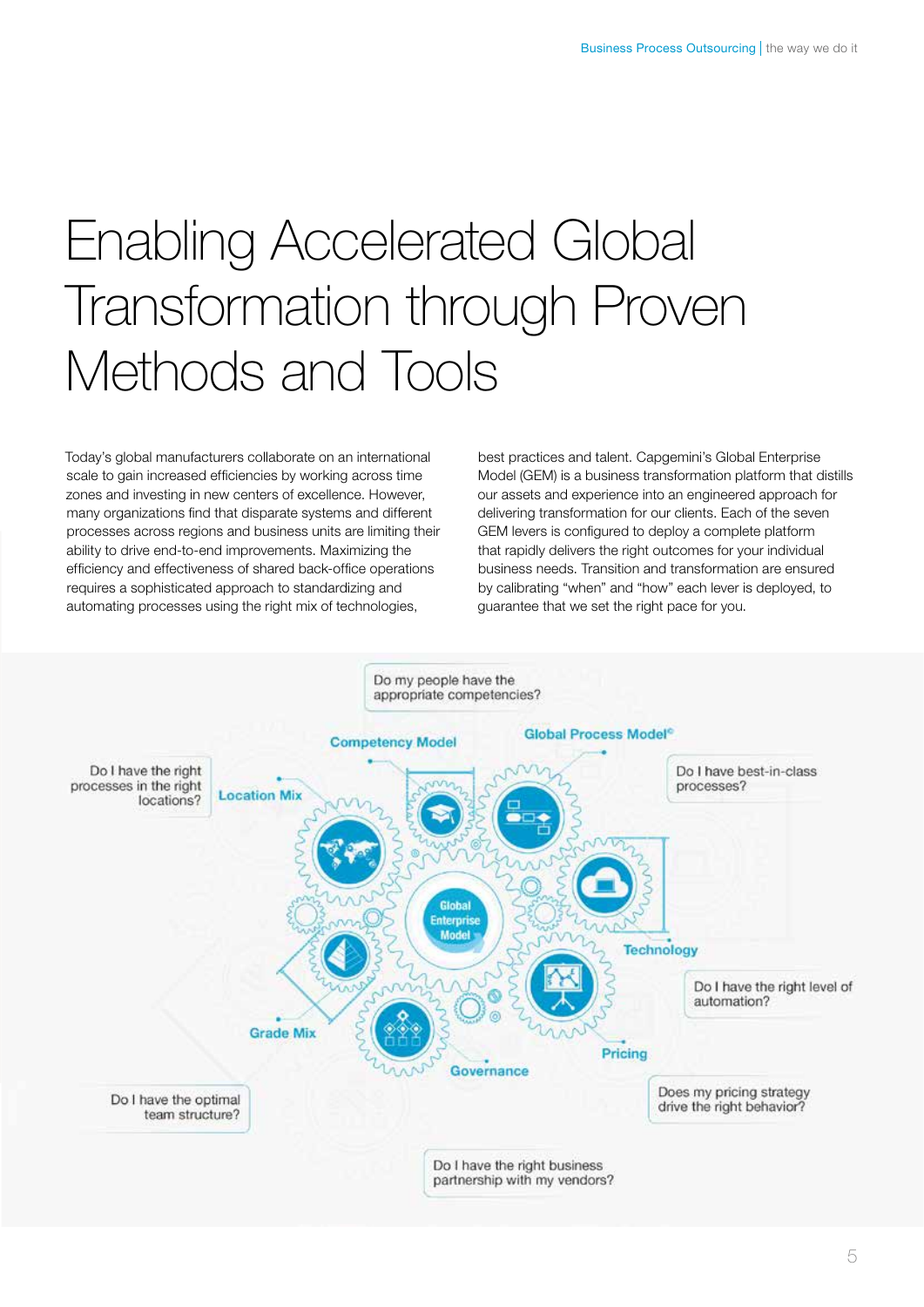# The Power of Business Transformation

Most forward thinking executives realize now that the archaic business model of multinational companies creating and managing duplicate structures based on geographies is no longer optimal. The world is more interconnected than ever before, with relationships, families, consumers and markets no longer bound to national borders, or even hemispheres. The enterprise now focuses on core competencies and forms strategic alliances with partner enterprises to handle those functions that are not part of competitive advantage. This transformation in the way business is structured enables even the largest corporations to be more nimble, to react to market and regulatory changes, and to adapt themselves to local conditions more quickly than ever before.

Global shared services and business process outsourcing, when properly implemented and using a sound methodology, enable enterprise transformation of key business processes.

Transforming crucial business processes helps integrate experience, technology, tools and analytics to standardize, automate and streamline these processes globally, enabling companies to unleash their business potential.

Sustainable growth is necessary for the long-term success of any enterprise. Capgemini's Global Enterprise Model uniquely enables the acceleration of growth by transforming processes and operations from archaic, legacy methods to models best optimized for competitiveness and profitability. It does so within a safe, tested and proven framework that has already been implemented in corporations across the globe.

### BPO as a Stack

The concept of BPO as an integrated stack has been developed as a direct result of real-world experience in the marketplace. Early adopters of this new approach are large enterprises that have a specific need for delivering a consistent quality of service, but with an equal need to use disparate components in doing so.

One such business is an international chemicals manufacturer with a leadership position in several strategically important industry sectors, including agriculture. This company has accelerated its expansion into a growing range of new national markets and required a fast and efficient method for building

"virtual companies" at relatively low cost and high speed. It has always been clear that building such entry-level businesses could not be done at an acceptable price and speed by deploying core enterprise applications in multiple locations. This is because it would take too long and lead to excessively high levels of IT engineering and risk investment. The same point applies to local subsidiaries in smaller national markets, where the volume of business does not justify a new ERP implementation using core SAP or Oracle, for example, but where consistent quality standards still have to be reached.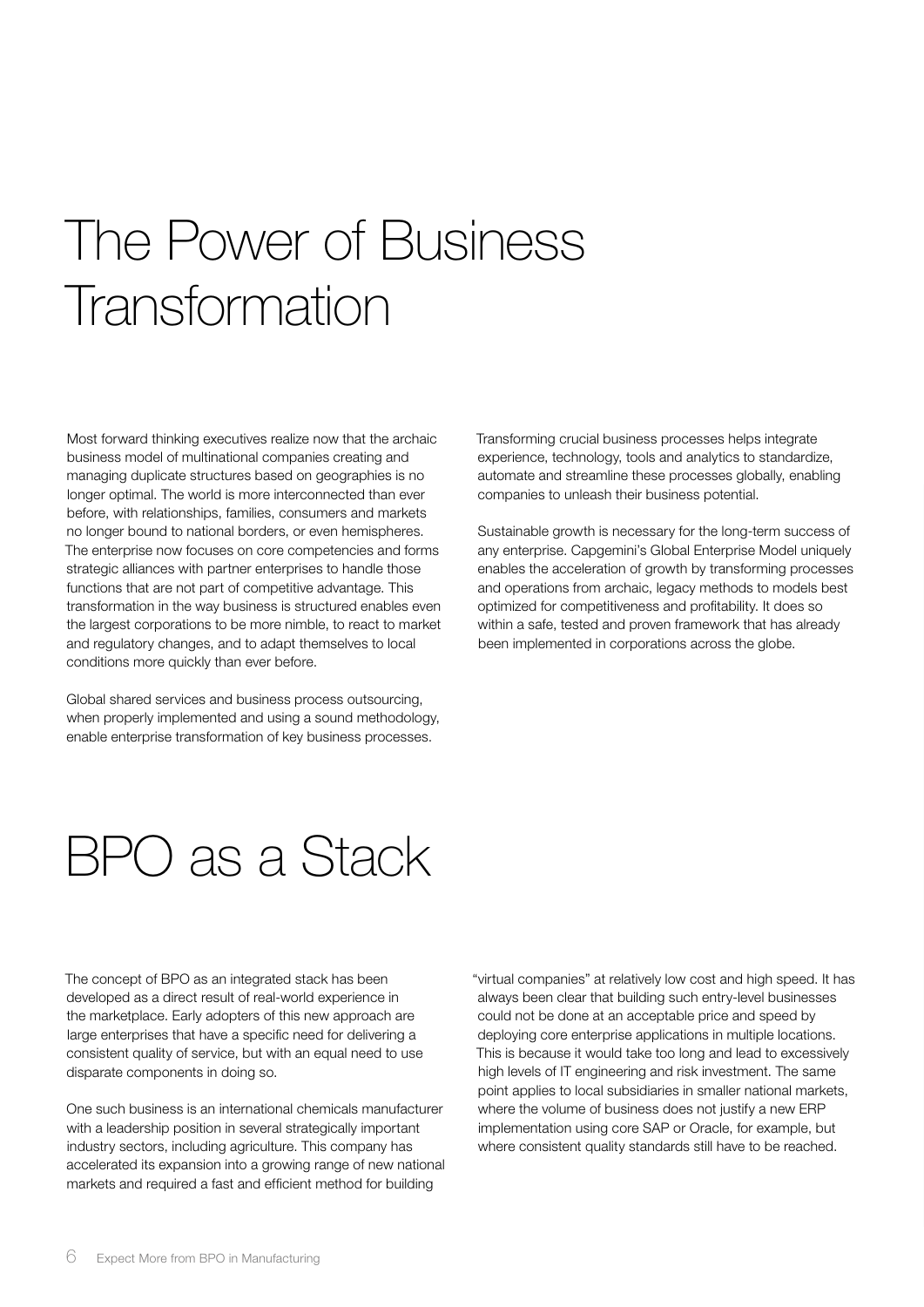Today, the BPOpen® App Hub and Process Store approach can be used – and have been – to build a capable service, customized to local needs, with most components Clouddelivered for additional cost efficiency. Maximizing the potential of virtualized components, vertical integration across an entire service stack and Cloud-enablement has led to a dramatic reduction in TCoS, risk levels and time to launch. A strategy of expansion, now delivering substantial advantages to the client, is taking place in a way that would not have been possible without the modular, integrated approach pioneered by Capgemini.

These very components can be customized to deliver the outcomes required at any place or time, for any kind of client organization, and are more or less ready to go as soon as an agreement is reached.



#### "FAO as a Stack" – achieving a step change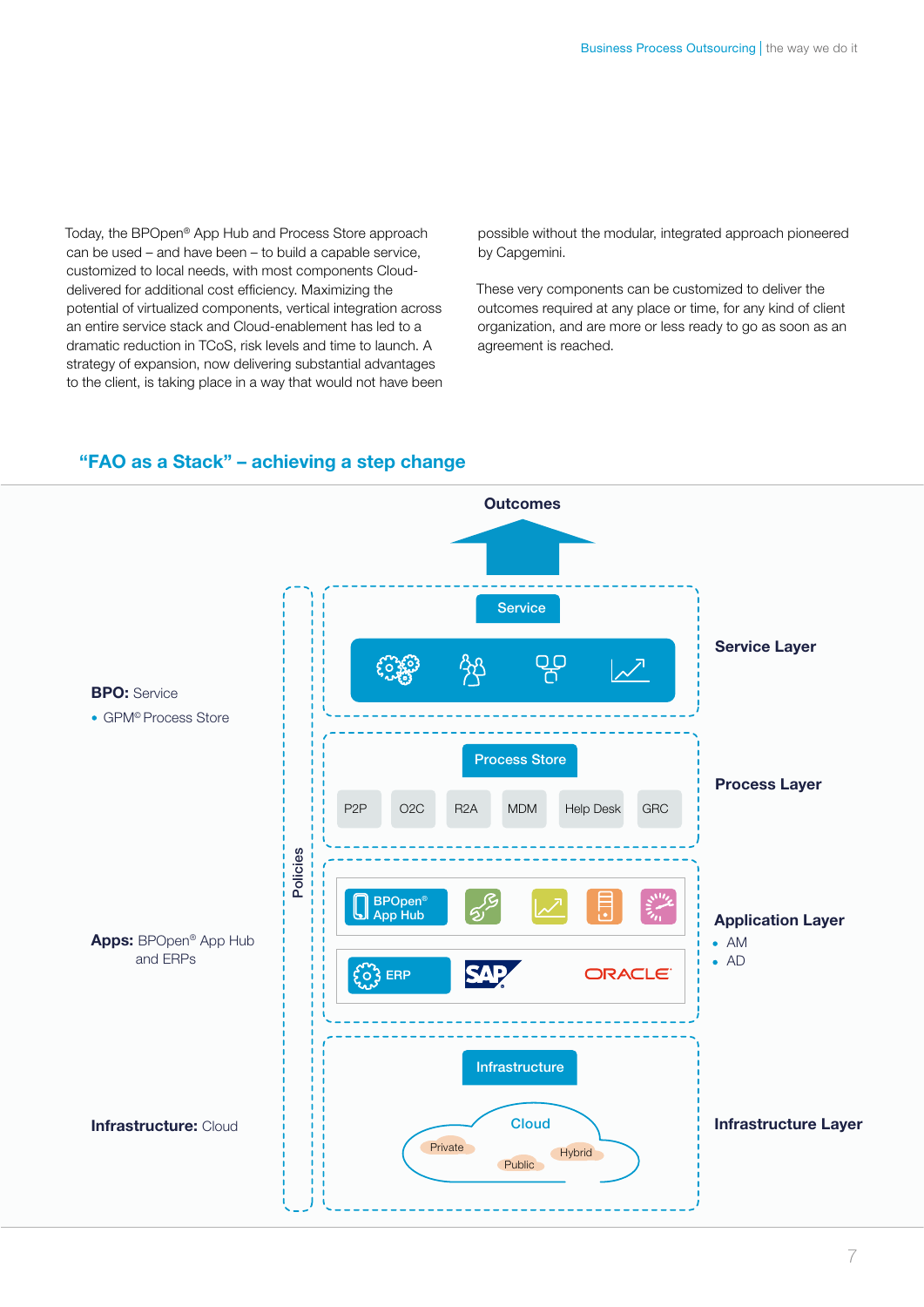# Striving for Excellence: Supply Chain Management

Businesses looking for higher growth, profitability and customer loyalty inevitably focus on their supply chains. In a world of globalized manufacturing, it connects hundreds, perhaps thousands of suppliers, and ensures the smooth running of processes that span continents. As the wider marketplace also embraces globalization, the supply chain connects millions of customers, collects revenue for goods and services, defines how much profit the enterprise makes, and plays a critical part in retaining customer loyalty.

Complexity is endemic in supply chain management and the level of volatility is now rising exponentially. Customers have more channels to choose from and expect perfect delivery. They are also more willing to drop existing suppliers and search for others, better able to meet their expectations. It is difficult enough to manage today and, as the number of products and product variations continues to rise and the range of stock-keeping units (SKUs) and channels to market expand, the task can only become more difficult. Existing supply chains are already struggling to cope with these developments.

Capgemini believes there are four key issues threatening competitive performance, profitability and brand reputation today:

- Costs and working capital: Supply chain professionals are under pressure to reduce overall costs, while access to and returns on working capital are critical concerns. Improved cost efficiency requires better planning and execution, and that, in turn, depends on effective analytics and organized, seamless processes.
- **Response to volatile demand:** Customers expect delivery on time and in full. As customer loyalty drops and demand extends, the task of making supply chains more responsive in order to cope arises. Finding a method to do so without negatively impacting working capital comes to the forefront.
- Integration, visibility and collaboration: Weak links in the enterprise's supply chain cause disruption and loss. The only way to identify and eliminate such weaknesses is to improve end-to-end visibility. Today, it remains problematic due to the lack of reliable metrics and an inability to measure outcomes at every point.
- Talent: A common problem for many supply chain management teams is recruiting the right people – people who combine the ability to build and understand complex mathematical models with deep understanding of the relevant processes and technology platforms, and who also have a comprehensive appreciation for the realities of the business.

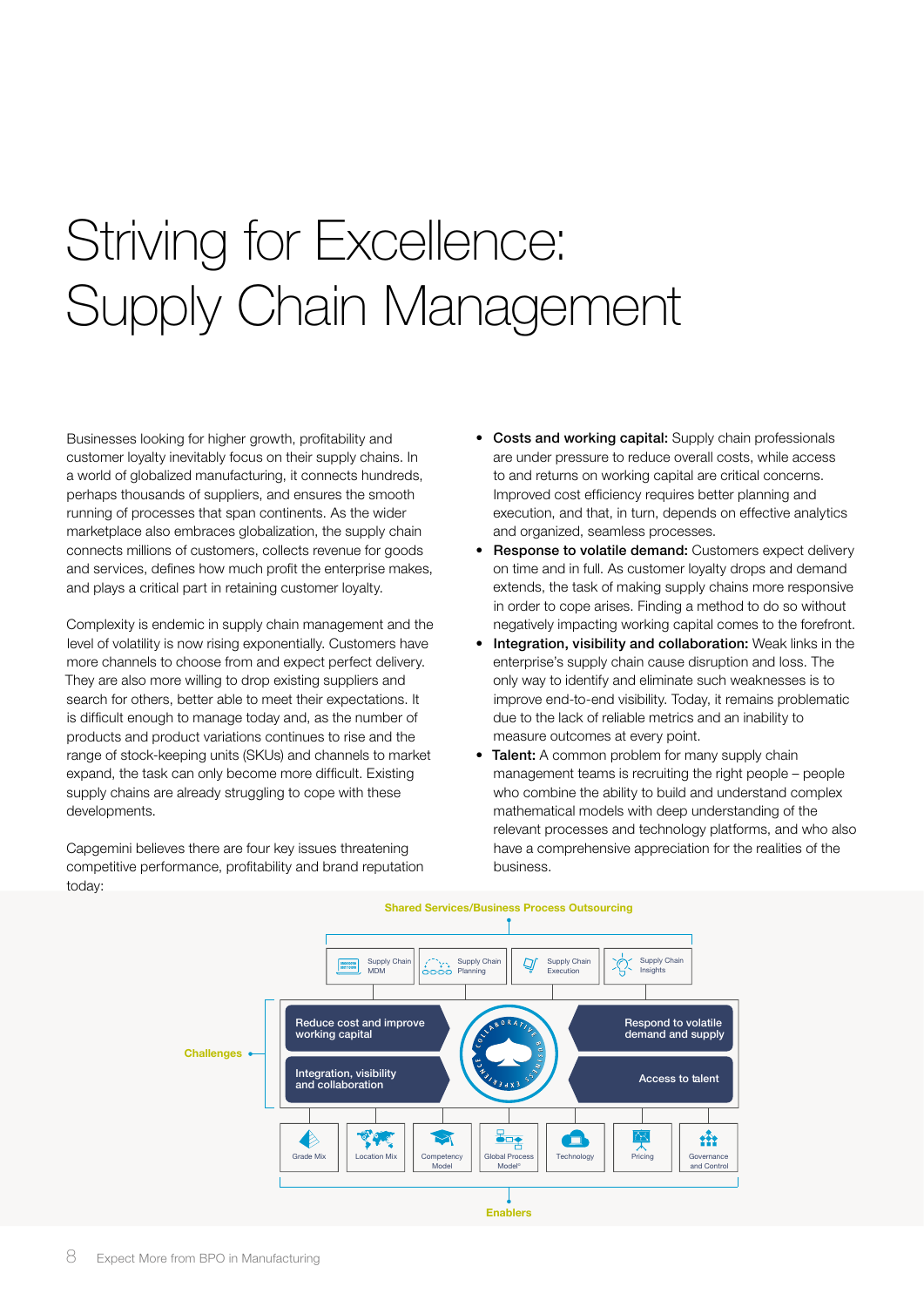#### Case for BPO

01000100110 01011101010

The key pain points, identified by supply chain professionals themselves, are most closely connected to process excellence, data analytics and talent. These are exactly the areas in which Capgemini BPO excels, and the following help to showcase what we do to remedy these issues:

Costs and working capital: The application of best-in-class processes based on experience gained from working with a wide range of clients worldwide. Drive improved supply chain performance through optimization of inventory, distribution and manufacturing networks, and more informed decisions regarding location of manufacturing and distribution hubs for cost optimization.

Response to volatile demand: As acknowledged world leaders in Finance & Accounting BPO, Capgemini will transform key back-office functions, improving planning and forecasting, managing logistics more efficiently while enhancing customer interaction. The right approach to order management, logistics management and wider supply chain planning will lead to an integrated approach for demand, material, production and distribution planning.

Integration, visibility and collaboration: Creation of a supply chain Command Center to provide visibility of every node in the supply chain. This aggregates all stakeholder interaction from customers and suppliers, which is used by our analysts to identify root causes and potential corrective actions in order to deliver required outcomes. Greater process consistency and standardization will streamline collaboration and integration.

Talent: Access to the global capability of world-class professionals dedicated to the task of managing and optimizing each individual client's supply chain. As a service provider, Capgemini is well placed to attract and develop high-quality specialist talent, while sharing best practices across industry segments. Our approach is also truly endto-end in nature, with skill sets that cover everything from business consulting, technology, through to BPO.

The need for a step change in supply chain performance is evident; however, internal resources alone cannot drive that change. In the BPO domain, capabilities are available and can transform key aspects of supply chain performance.

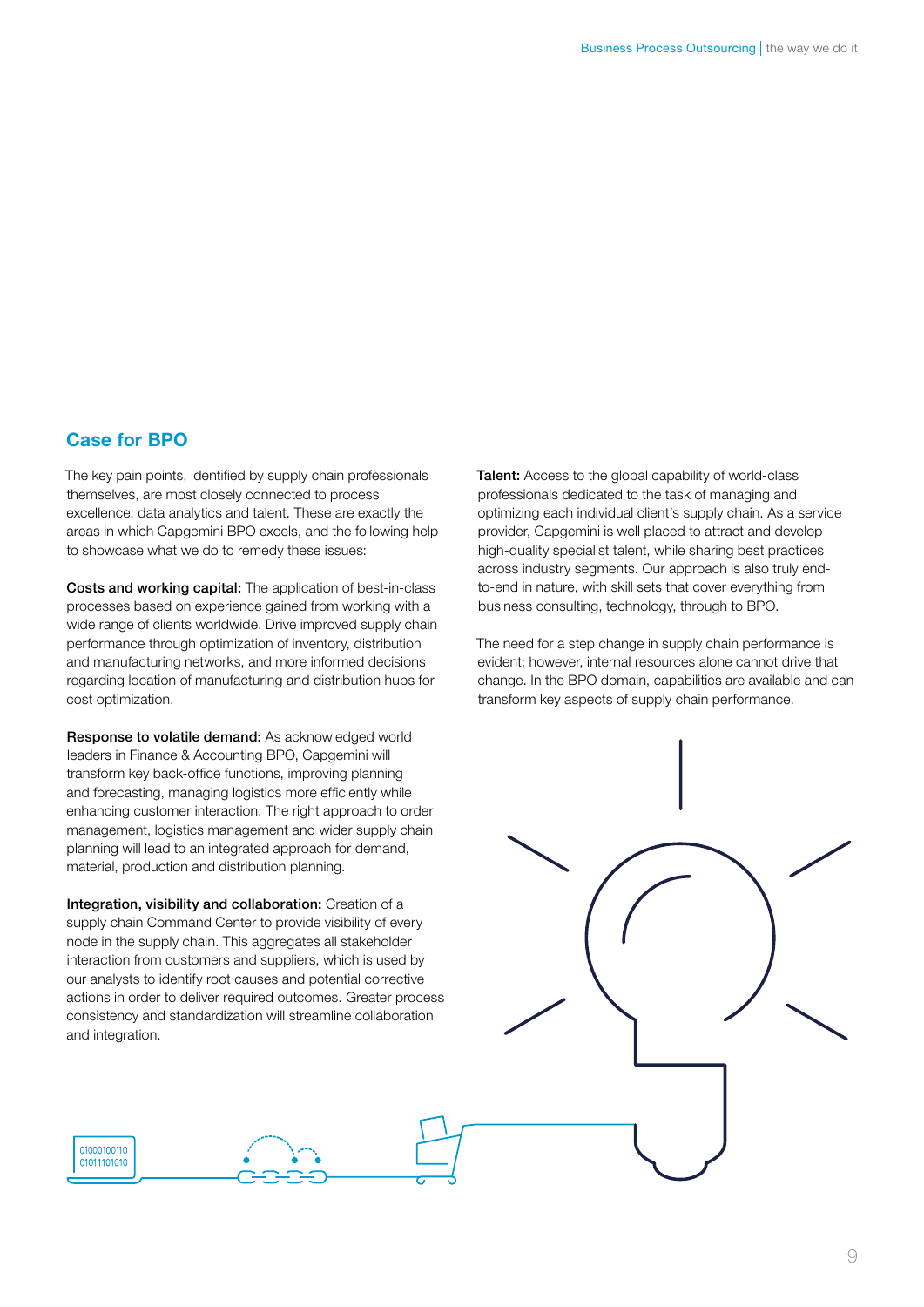# Industrialized Approach to Technical Publications Management

Today, manufacturers are under more pressure than ever to respond to evolving market demand by rapidly developing increasingly sophisticated equipment and machinery. Every new product release or revision needs to be accompanied by useful, clear documentation – a complex process in itself. Technical documents are delivered along with the product at no extra charge and can account for 3%–6% of

the total product development costs. Technical publications management thus becomes strategic, and producing highquality and user-friendly publications within a short lead time is a prerequisite for maintaining customer satisfaction. To produce high-quality technical publications, manufacturers must take into account several key factors that directly impact the whole process.

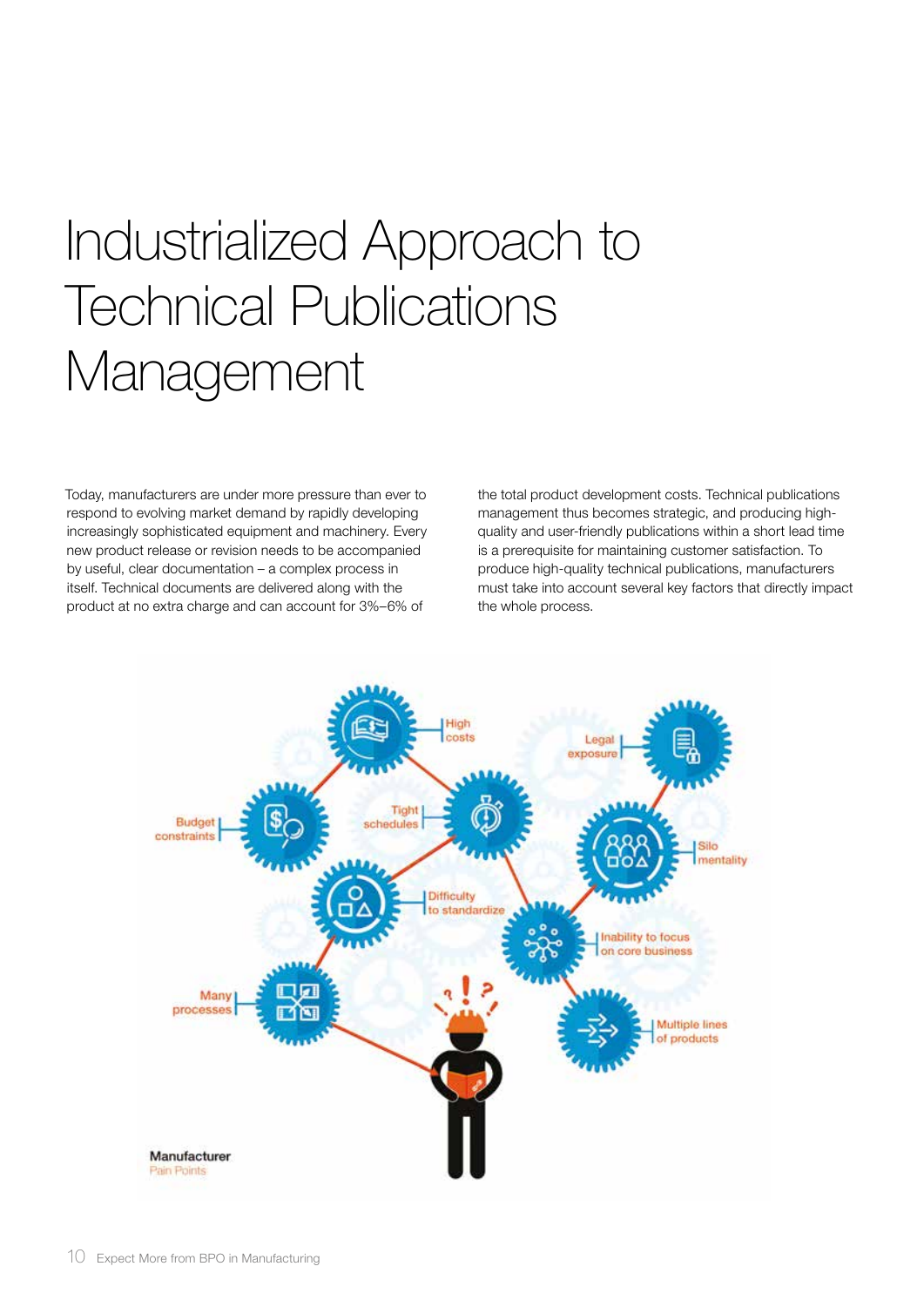We provide a comprehensive solution that enables you to outsource your entire Technical Content Management Services. Let us create, translate and migrate your publications from end to end, while you achieve significant savings.



Over 500 technical writers deliver technical publications services from our publication center in Bangalore. Our team is committed to providing you with ongoing support. If requested, resources can be placed on-site to perform coordination activities during the initial phases. These

high-quality technical publications services aim to provide operational cost savings, reduce time to market and increase customer satisfaction through handy and user-friendly publications.

#### Benefits:

- Greater ability to maintain technical publications in line with the market
- Flexibility and scalability to suit business needs
- Well-trained and sustained engineering talent retained for project delivery
- Efficient BPO solution to help you focus on your core business
- Upgrade to current industry standards by the application of industry best practices and tools
- Reduced overall spending on technical publications by at least 30% at the end of the second year of outsourcing
- Minimal setup costs as a result of ready-to-use infrastructure, methods and processes
- Increased customer satisfaction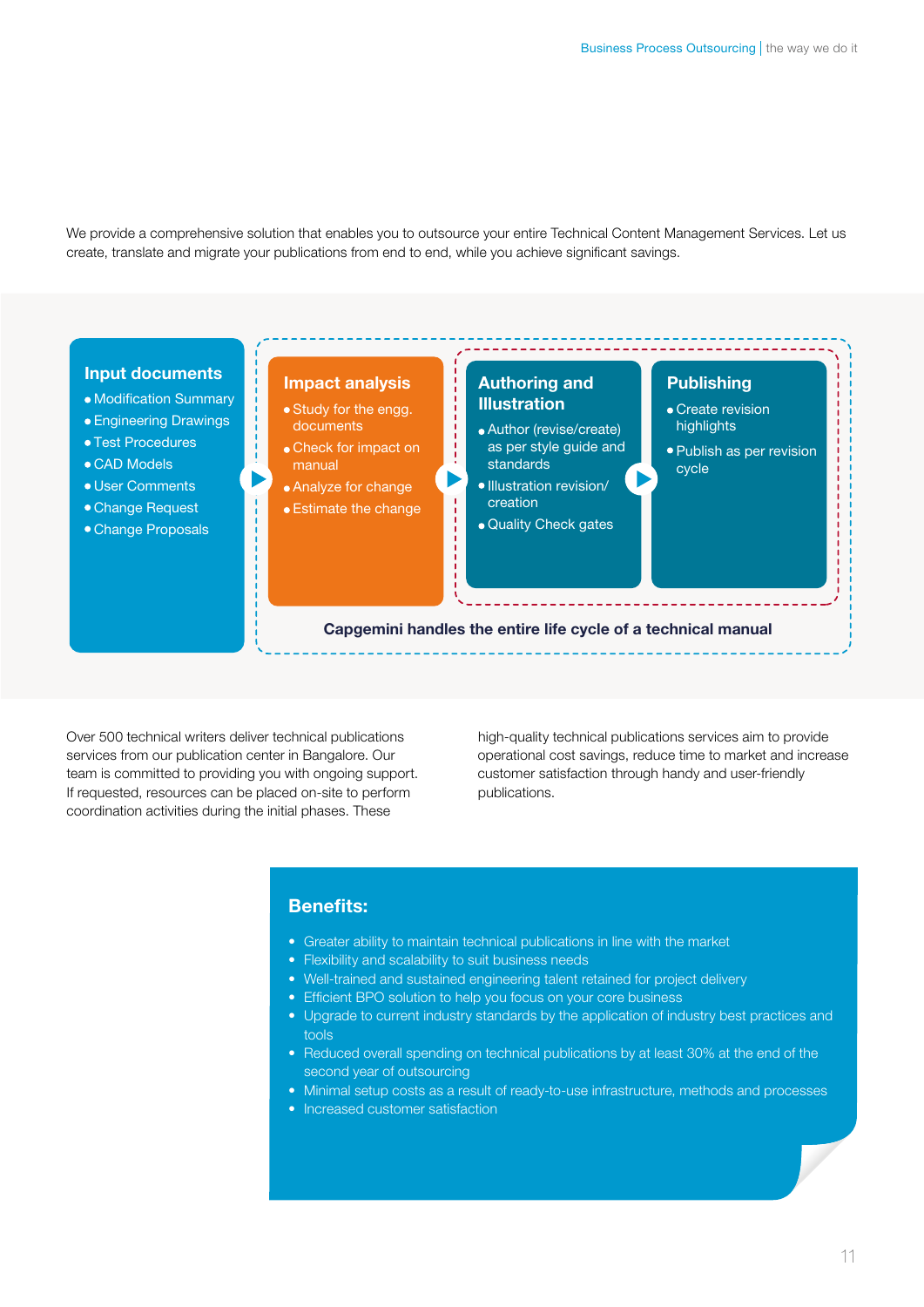# Why Capgemini?

For more than 17 years, Capgemini has been a pioneer in developing and delivering innovative technology-enabled transformation solutions. Our manufacturing industry knowledge, combined with extensive experience in technology-enabled transformation has granted us the tools to deliver significant business outcomes for over 100 clients from a range of industries including aerospace, agribusiness, pulp and paper as well as medical devices, telecommunications and consumer goods.

Capgemini's "One Manufacturer" approach helps you consolidate, rationalize and harmonize processes to simplify your business, boost productivity and cut costs. Our approach comprises:

Strategy and roadmap: Design the target architecture, define the role of technology, outline a comprehensive roadmap and develop a rapid scan analysis

Analysis and design: Benchmark and design best-practice systems and processes, model the current and future systems architecture and develop a business case

#### Accelerated implementation, migration and rollout:

Develop a streamlined, standardized approach and produce templates for accelerated delivery, data migration, distributed delivery and testing

Business Process Outsourcing (BPO): Create future scenarios that integrate shared-service and BPO capabilities, as well as Cloud delivery platforms and services.

Change management and governance: Support planning and design authority, integrate and establish governance procedures.

We leverage our deep industry expertise to help you navigate today's increasingly dynamic and complex marketplace. Our global team includes over 15,000 specialists, many with specific expertise in manufacturing, and we have long-standing relationships with many of the industry's leading companies.

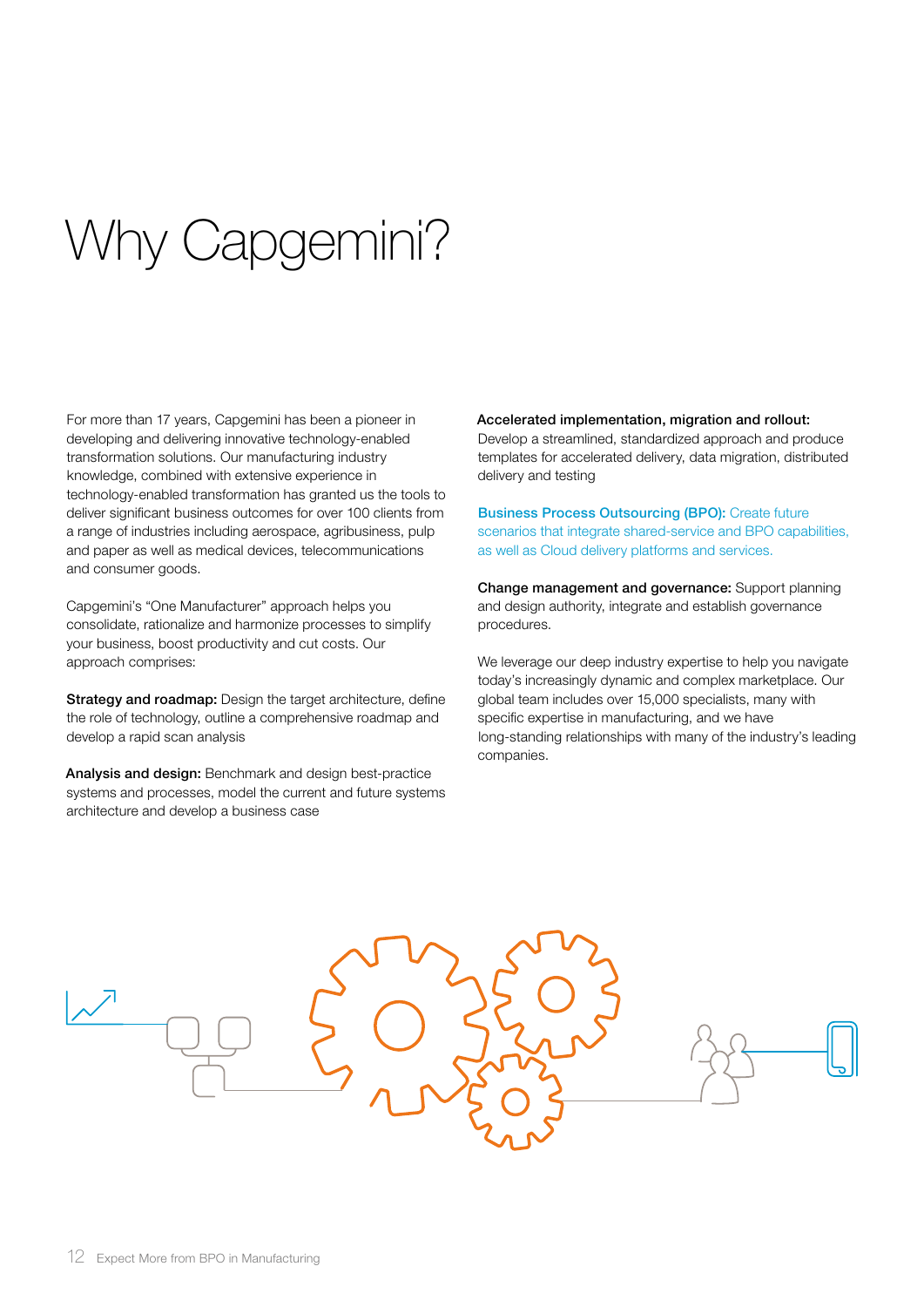#### **Globally Integrated Delivery Network**



BPO Rightshore®, our global delivery model, helps add value while using resources more effectively. We bring together the right balance of our best talent from onshore, nearshore and offshore locations and work with you as a unified team. Our mature global BPO operations, including over 20 interconnected centers located in Australia, Brazil, Canada, Chile, Guatemala, India, the Philippines, Poland, Sweden and the US, can provide back-and middle-office support, enabling you to focus on your core operations.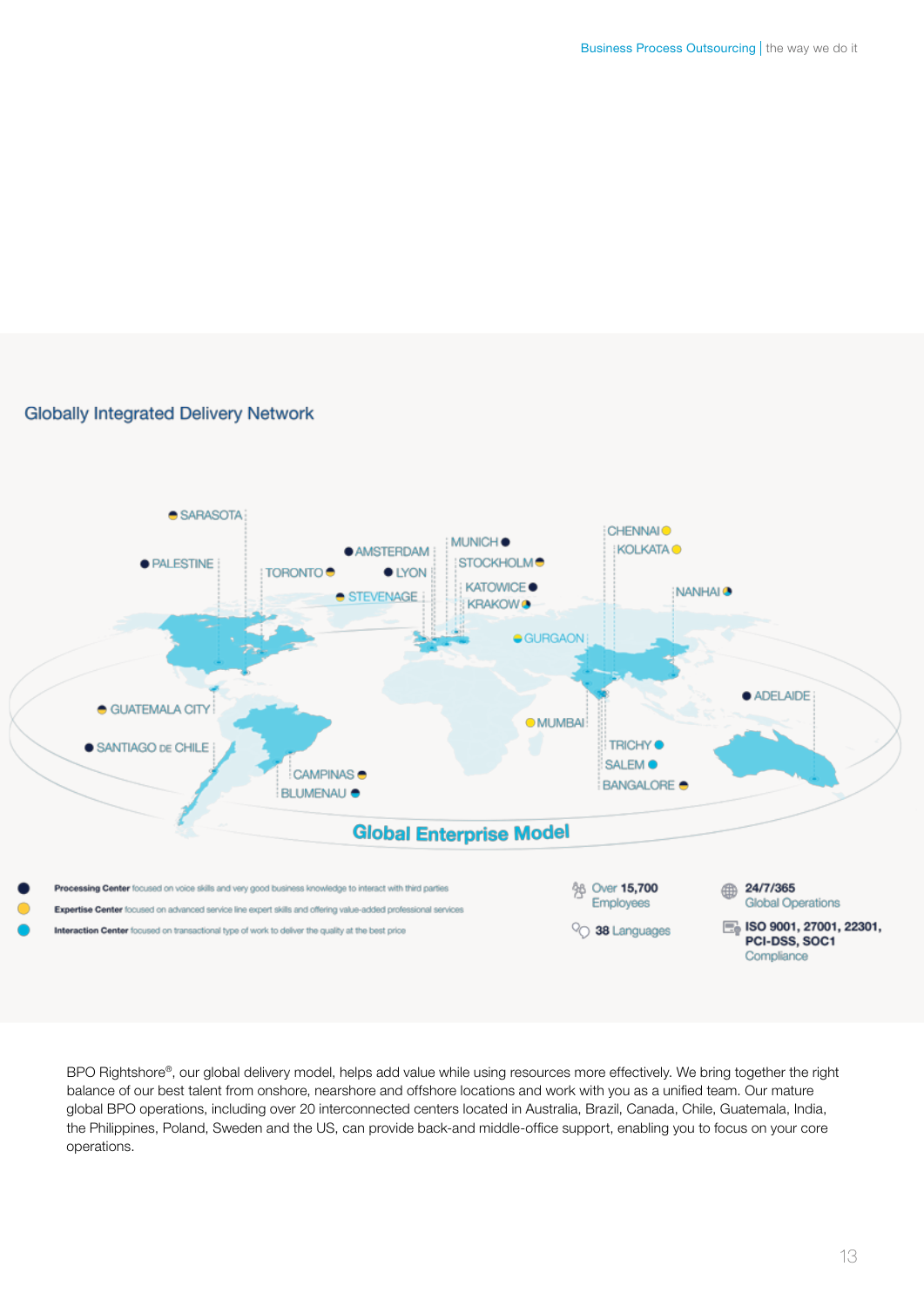# Addressing Key Market Challenges and Delivering Value

#### 1. Cost and pricing pressures

Our BPO solutions help alleviate cost and pricing pressures through:

- The power of Rightshore®: We can help you attain significant cost savings by leveraging our extensive globally integrated delivery network.
- Guaranteed productivity improvements: With specialists dedicated to continuous improvement and a commercial model backed with projected savings, our BPO model drives best practice creation, implementation and sharing, and ultimately, significant cost savings across your entire enterprise.
- **Commercial flexibility:** Mature pricing models reduce the impact of standard costs, enabling resourcing and pricing to be adjusted to meet changes driven by economic conditions.

#### Reducing Selling, General & Administrative (SG&A) costs

A European industrial products manufacturer was struggling with rising raw material prices and a declining global market. While efforts to restructure had improved performance, SG&A costs were still high compared to sales performance. BPO was seen as a way to not only reduce SG&A costs, but also to move to a more agile back-office delivery model.

We worked with our client to implement a BPO solution that delivered 20% cost savings in the finance function within 18 months. As a result, the company expects to have one of the lowest SG&A costs in the industry. Capgemini BPO delivers world-class

#### 2. Content and data management – enabling your enterprise to realize its potential and gain a competitive advantage

Today's manufacturer is under constant pressure to innovate, not just in terms of the products it sells, but also in how it manufactures and supports these products. The value of clean, well-managed master data, from innovation through the supply chain and across various business support functions, has never been more important. However, with terabytes of data being produced, many manufacturers are struggling to effectively manage their information and draw insights from it to support decisions. We can help you gain control over your data to better manage innovation throughout the product life cycle via:

- Business Analytics: Sophisticated business analytics tools enable you to filter and analyze data sets and provide meaningful analysis to support business objectives.
- Master Data Management: With an improved understanding of the master data requirements, a BPO model can help you determine strategy and policy, and implement the best tools to manage the data consistently.
- Enterprise Content Management: The right platform and processes to manage content enable you to maintain the accuracy of technical documents to remain aligned with safety requirements and ensure that clients receive the most current information.
- Product Life cycle Analysis: By leveraging business analytics with ongoing product profitability analysis, you benefit from objective recommendations.

### technical content expertise

An air travel solutions manufacturer partnered with us to implement a world-class technical content management operation.

We assembled a highly skilled team of technical content management aerospace engineering professionals. We used their expertise to present complex information more clearly and concisely to help accelerate product updates and thereby achieve excellence in customer satisfaction.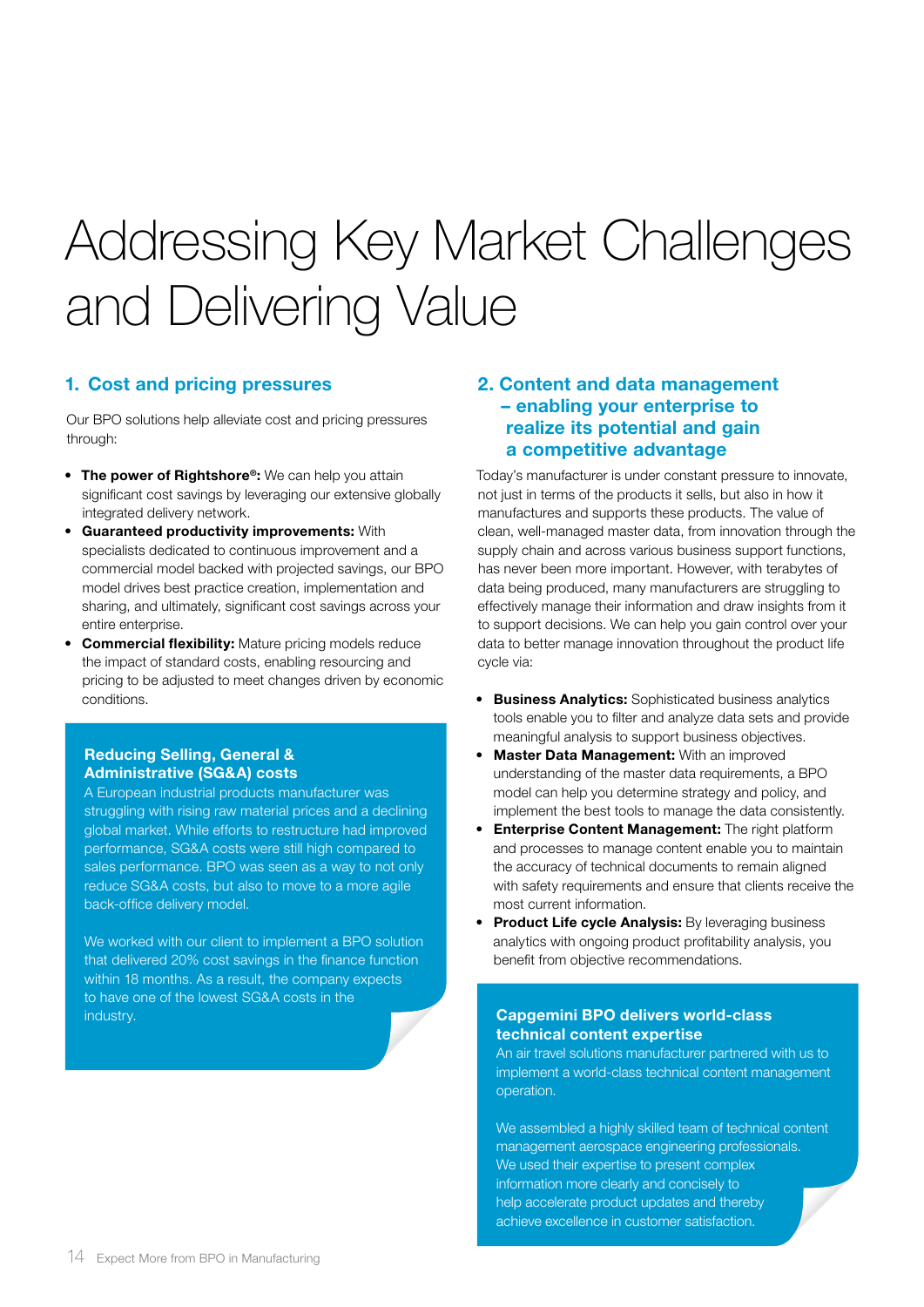#### 3. Respond to market shifts

As growth in mature markets slows, developing markets in China, Brazil and India continue to expand. Manufacturers are looking for solutions to enter and grow in these markets, while expediting the product-to-market cycle. Capgemini BPO can assist you with making the move into these new markets and extend your operations faster:

- Flexible delivery: Leveraging our mature delivery capability in these markets, including language and industry-specific skills, enables you to deploy resources in line with customer demand.
- Capgemini's GEM: By documenting processes using GEM, you can quickly scale up in new markets, safe in the knowledge that your processes are secure, standardized and proven.

#### 4. Growing need for Service Management

Service Management is becoming a vital component for manufacturers as they look to provide a greater level of service to the end user. Turning products into an annuity creates greater intimacy with the customer. Capgemini BPO helps you make the shift to Service Management without losing focus on your core manufacturing operations thanks to:

- Order Management: Comprehensive solutions for customer support across multiple geographies
- Supply Chain: End-to-end solutions enhancing visibility and seamless management of even the most complex supply chains
- Credit and Collections: Supporting the need to manage client services in a unique way to improve working capital, revenues and customer satisfaction

#### Supporting the entry into a new market

We collaborated with an innovative solar power systems manufacturer. Its clients are global residential, commercial and utility power plant customers. With its entry into Europe, the company was looking for a partner with the tools, capability and flexibility to deploy a customer service solution to support its European operations. We supported its quick entry into this market. Within six months, we implemented a fully operational specialist help desk with 80 full time employees (FTEs) in Poland supporting five languages, enabling our client to focus on its core business while delivering quality, data-rich customer service.

#### Global Order Management Services for a leading telecommunications device manufacturer

Our client is a telecommunications device manufacturer. With its focus on innovation and sustainability, the company provides a complete portfolio of mobile, fixed and converged network technology, as well as professional services including consultancy and systems integration, deployment, maintenance and managed services. We are supporting the company's global order management operations including customer order management, preparation for delivery, distribution and customer invoicing. Our service is being provided by 750 employees from 21 countries including Germany, Finland, Brazil, India, the US, China, Egypt, Pakistan, Panama, Venezuela, Indonesia, Poland, Vietnam and the UK; in nine languages, i.e., English, French, Arabic, Russian, Spanish, Portuguese, Mandarin, Japanese and Thai. Thanks to this collaboration, the customer has improved order accuracy by up to 98% and has realized a 10% increase in its customer loyalty index. In addition, our BPO partnership with this client has led to the creation of more than 300 validated innovation ideas.